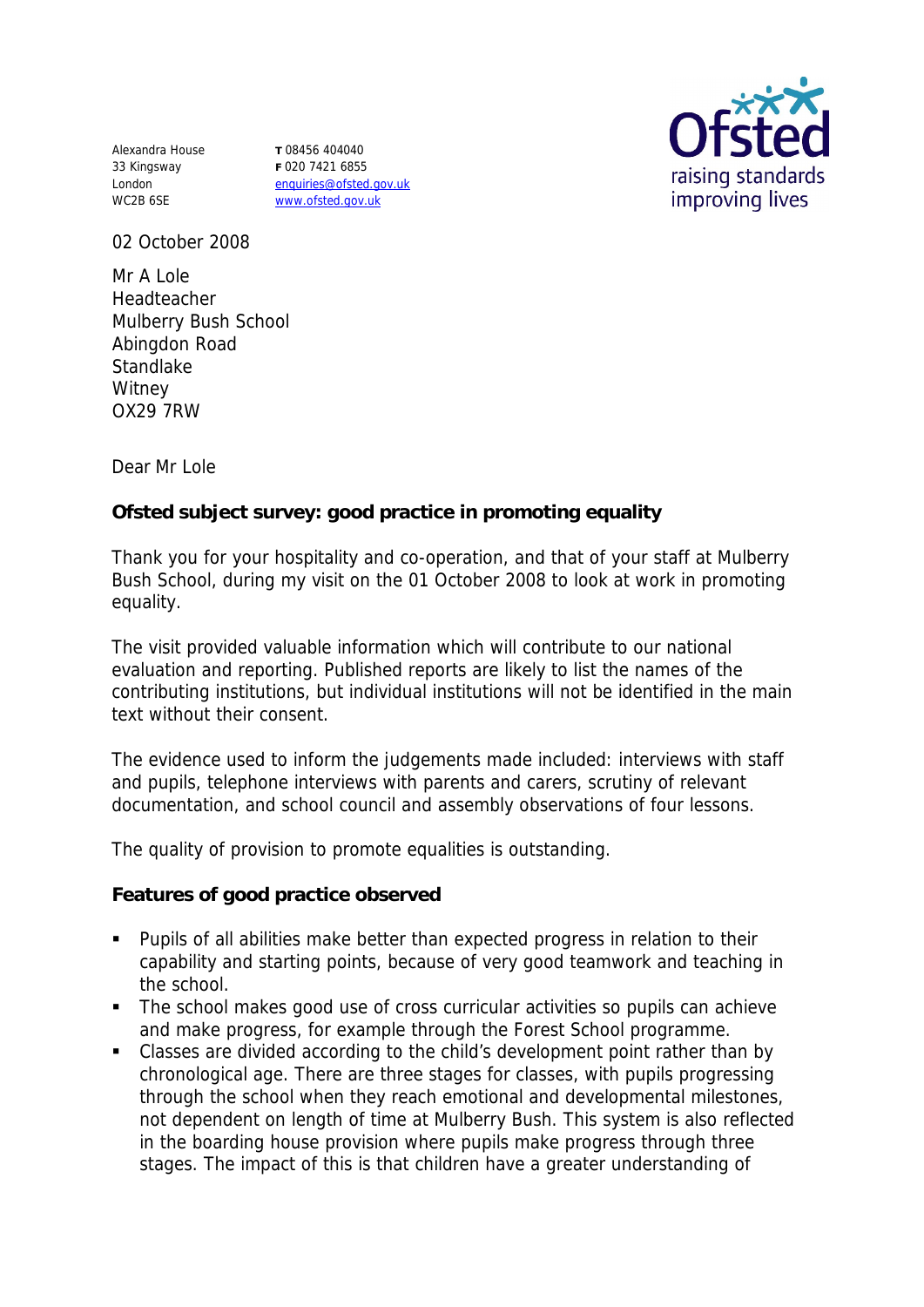themselves and their emotional states, meaning they are more fully prepared when they make the transition to their next school.

- The school council is pupil led and makes a genuine contribution to the school community by making real decisions which impact the whole school. Expectations of those pupils are very high and they demonstrate excellent relationships, conducive to personal development, with both their peers and adults who facilitate the process.
- There are many opportunities for pupils to receive praise and recognition, for example in well run assemblies that are opportunities for celebration. Pupils demonstrate increased self esteem and growing confidence as they take it in turns to play musical instruments, sing, dance, and receive positive praise and certificates from an appreciative audience of their peers and adults in the school.
- Staff training is outstanding, with development opportunities across the school ranging from half day in-house inset to an in-house HEFC funded Foundation Degree course run in conjunction with the University of the West of England offered to all staff. As a result there is a strong interdisciplinary approach to working from all staff including management, teachers, family team workers, and household managers.
- The school looks for ways to improve practice in a rigorous and objective fashion, for example one House is leading a pilot project aiming to reduce incidents of restraint through debriefing methods which will be evaluated by an outside agency.
- Support structures, including daily review meetings, look at underlying causes of anxiety-evoking behaviours from children and the part adults play in that. As a result staff feel supported and can deal more effectively with extreme behaviour. Children are helped to adopt more positive coping strategies, so they can ultimately return to mainstream schooling.
- The school works exceptionally well with partners to provide positive transition experiences for children, many of whom have experienced multiple placements before attending Mulberry Bush. Transition to mainstream is carefully planned, with children being allocated previously vetted pen-friends in their new school, who then act as buddies when Mulberry Bush children progress to their next school. Transition happens gradually with visits to the new school arranged for different times of the school day and for different activities so that the children are fully prepared when they finally leave Mulberry Bush. Receiving schools have commented on the "huge transformation" in pupils once their confidence has grown, and that this provides social development opportunities for both groups of pupils and improves community cohesion. "Once contact was made the barriers came down."
- Parents and Carers are appreciative of what the school does and are also realistic about the sometimes distressing situations that their children find themselves in. "The school is open about things, even restraint." "My child has been transformed." "I felt guilty when talking to other schools, but at Mulberry Bush they set it up so my child is included not excluded." Parents comment on how calm the school and their children are, relative to previous experiences. One parent stated "The staff are fantastic – measured, patient, and consistent."